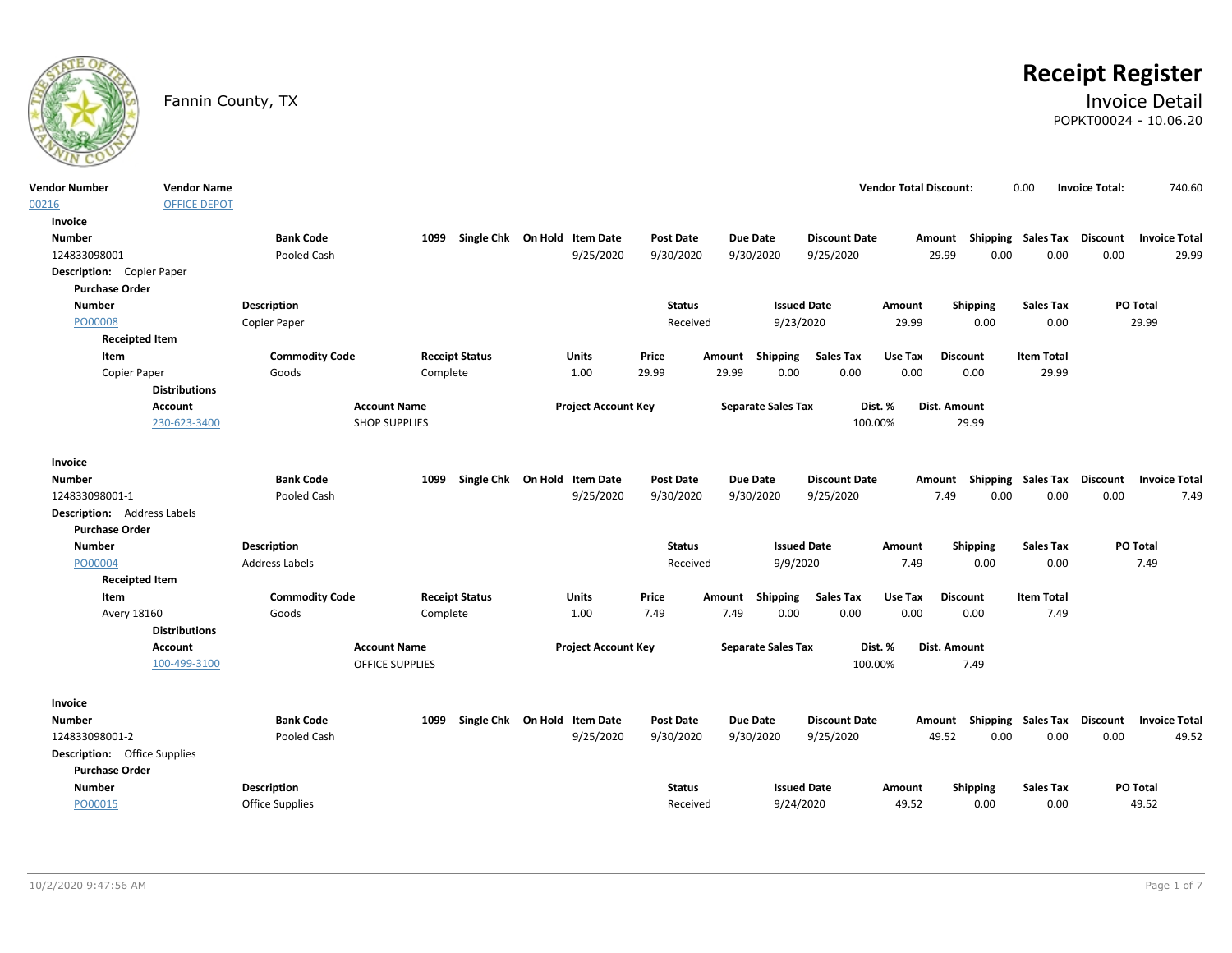| <b>Receipted Item</b>               |                       |                        |                              |                  |        |                           |                      |         |                    |                   |                                         |
|-------------------------------------|-----------------------|------------------------|------------------------------|------------------|--------|---------------------------|----------------------|---------|--------------------|-------------------|-----------------------------------------|
| Item                                | <b>Commodity Code</b> | <b>Receipt Status</b>  | Units                        | Price            | Amount | <b>Shipping</b>           | <b>Sales Tax</b>     | Use Tax | <b>Discount</b>    | <b>Item Total</b> |                                         |
| Office Supplies                     | Goods                 | Complete               | 1.00                         | 49.52            | 49.52  | 0.00                      | 0.00                 | 0.00    | 0.00               | 49.52             |                                         |
| <b>Distributions</b>                |                       |                        |                              |                  |        |                           |                      |         |                    |                   |                                         |
| Account                             | <b>Account Name</b>   |                        | <b>Project Account Key</b>   |                  |        | <b>Separate Sales Tax</b> |                      | Dist. % | Dist. Amount       |                   |                                         |
| 100-496-3100                        |                       | <b>OFFICE SUPPLIES</b> |                              |                  |        |                           |                      | 100.00% | 49.52              |                   |                                         |
|                                     |                       |                        |                              |                  |        |                           |                      |         |                    |                   |                                         |
| Invoice                             |                       |                        |                              |                  |        |                           |                      |         |                    |                   |                                         |
| <b>Number</b>                       | <b>Bank Code</b>      | 1099                   | Single Chk On Hold Item Date | <b>Post Date</b> |        | <b>Due Date</b>           | <b>Discount Date</b> |         | Amount Shipping    | Sales Tax         | Discount<br><b>Invoice Total</b>        |
| 125309099001                        | Pooled Cash           |                        | 9/25/2020                    | 9/30/2020        |        | 9/30/2020                 | 9/25/2020            |         | 90.12<br>0.00      | 0.00              | 0.00<br>90.12                           |
| <b>Description:</b> Office Supplies |                       |                        |                              |                  |        |                           |                      |         |                    |                   |                                         |
| <b>Purchase Order</b>               |                       |                        |                              |                  |        |                           |                      |         |                    |                   |                                         |
| <b>Number</b>                       | Description           |                        |                              | <b>Status</b>    |        | <b>Issued Date</b>        |                      | Amount  | <b>Shipping</b>    | <b>Sales Tax</b>  | PO Total                                |
| PO00017                             | Office Supplies       |                        |                              | Received         |        | 9/24/2020                 |                      | 90.12   | 0.00               | 0.00              | 90.12                                   |
| <b>Receipted Item</b>               |                       |                        |                              |                  |        |                           |                      |         |                    |                   |                                         |
| Item                                | <b>Commodity Code</b> | <b>Receipt Status</b>  | Units                        | Price            | Amount | <b>Shipping</b>           | <b>Sales Tax</b>     | Use Tax | <b>Discount</b>    | <b>Item Total</b> |                                         |
| Paper                               | Goods                 | Complete               | 2.00                         | 29.99            | 59.98  | 0.00                      | 0.00                 | 0.00    | 0.00               | 59.98             |                                         |
| <b>Distributions</b>                |                       |                        |                              |                  |        |                           |                      |         |                    |                   |                                         |
| <b>Account</b>                      | <b>Account Name</b>   |                        | <b>Project Account Key</b>   |                  |        | <b>Separate Sales Tax</b> |                      | Dist. % | Dist. Amount       |                   |                                         |
| 100-403-3100                        |                       | <b>OFFICE SUPPLIES</b> |                              |                  |        |                           |                      | 100.00% | 59.98              |                   |                                         |
| <b>Receipted Item</b>               |                       |                        |                              |                  |        |                           |                      |         |                    |                   |                                         |
| Item                                | <b>Commodity Code</b> | <b>Receipt Status</b>  | <b>Units</b>                 | Price            |        | Amount Shipping           | <b>Sales Tax</b>     | Use Tax | <b>Discount</b>    | <b>Item Total</b> |                                         |
| <b>Sticky Notes</b>                 | Goods                 | Complete               | 1.00                         | 12.89            | 12.89  | 0.00                      | 0.00                 | 0.00    | 0.00               | 12.89             |                                         |
| <b>Distributions</b>                |                       |                        |                              |                  |        |                           |                      |         |                    |                   |                                         |
| <b>Account</b>                      | <b>Account Name</b>   |                        | <b>Project Account Key</b>   |                  |        | <b>Separate Sales Tax</b> |                      | Dist. % | Dist. Amount       |                   |                                         |
| 100-403-3100                        |                       | <b>OFFICE SUPPLIES</b> |                              |                  |        |                           |                      | 100.00% | 12.89              |                   |                                         |
| <b>Receipted Item</b>               |                       |                        |                              |                  |        |                           |                      |         |                    |                   |                                         |
| Item                                | <b>Commodity Code</b> | <b>Receipt Status</b>  | Units                        | Price            |        | Amount Shipping           | <b>Sales Tax</b>     | Use Tax | <b>Discount</b>    | <b>Item Total</b> |                                         |
| <b>Storage Boxes</b>                | Goods                 | Complete               | 1.00                         | 17.25            | 17.25  | 0.00                      | 0.00                 | 0.00    | 0.00               | 17.25             |                                         |
| <b>Distributions</b>                |                       |                        |                              |                  |        |                           |                      |         |                    |                   |                                         |
| <b>Account</b>                      | <b>Account Name</b>   |                        | <b>Project Account Key</b>   |                  |        | <b>Separate Sales Tax</b> |                      | Dist. % | Dist. Amount       |                   |                                         |
| 100-403-3100                        |                       | <b>OFFICE SUPPLIES</b> |                              |                  |        |                           |                      | 100.00% | 17.25              |                   |                                         |
|                                     |                       |                        |                              |                  |        |                           |                      |         |                    |                   |                                         |
| Invoice                             |                       |                        |                              |                  |        |                           |                      |         |                    |                   |                                         |
| <b>Number</b>                       | <b>Bank Code</b>      | 1099                   | Single Chk On Hold Item Date | <b>Post Date</b> |        | <b>Due Date</b>           | <b>Discount Date</b> |         | Shipping<br>Amount | Sales Tax         | <b>Discount</b><br><b>Invoice Total</b> |
| 125315327001                        | Pooled Cash           |                        | 9/25/2020                    | 9/30/2020        |        | 9/30/2020                 | 9/25/2020            |         | 0.00<br>59.98      | 0.00              | 0.00<br>59.98                           |
| Description: Copier Paper           |                       |                        |                              |                  |        |                           |                      |         |                    |                   |                                         |
| <b>Purchase Order</b>               |                       |                        |                              |                  |        |                           |                      |         |                    |                   |                                         |
| <b>Number</b>                       | Description           |                        |                              | <b>Status</b>    |        | <b>Issued Date</b>        |                      | Amount  | <b>Shipping</b>    | <b>Sales Tax</b>  | PO Total                                |
| PO00018                             | Copier Paper          |                        |                              | Received         |        | 9/24/2020                 |                      | 59.98   | 0.00               | 0.00              | 59.98                                   |
| <b>Receipted Item</b>               |                       |                        |                              |                  |        |                           |                      |         |                    |                   |                                         |
| Item                                | <b>Commodity Code</b> | <b>Receipt Status</b>  | Units                        | Price            | Amount | <b>Shipping</b>           | <b>Sales Tax</b>     | Use Tax | <b>Discount</b>    | <b>Item Total</b> |                                         |
| Paper                               | Goods                 | Complete               | 2.00                         | 29.99            | 59.98  | 0.00                      | 0.00                 | 0.00    | 0.00               | 59.98             |                                         |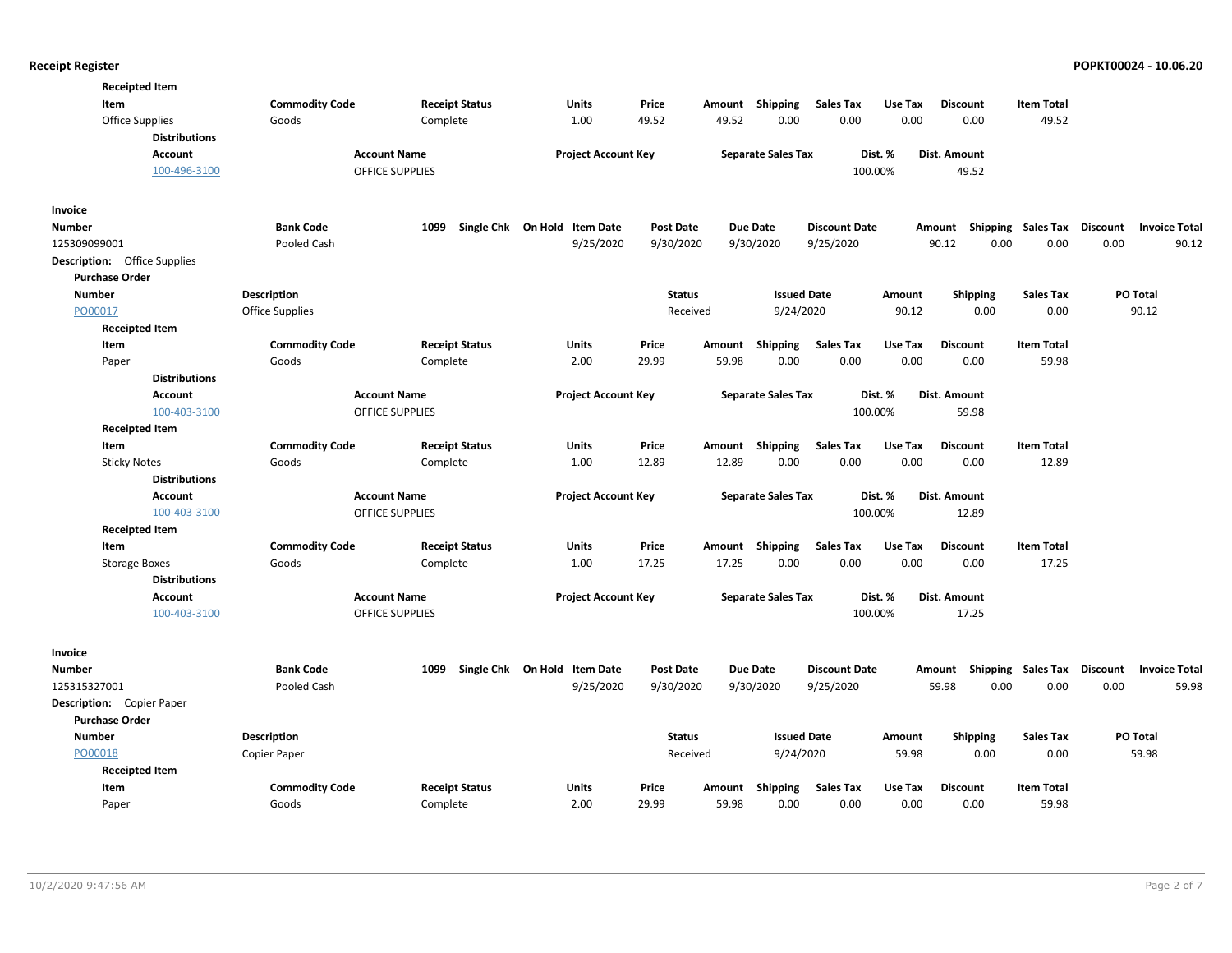| Account<br><b>Account Name</b><br><b>Project Account Key</b><br><b>Separate Sales Tax</b><br>Dist. %<br>Dist. Amount<br>100-403-3100<br><b>OFFICE SUPPLIES</b><br>100.00%<br>59.98<br>Invoice<br><b>Number</b><br><b>Bank Code</b><br>1099<br>Single Chk On Hold Item Date<br><b>Post Date</b><br><b>Due Date</b><br><b>Discount Date</b><br><b>Shipping Sales Tax</b><br>Discount<br><b>Invoice Total</b><br>Amount<br>9/30/2020<br>0.00<br>0.00<br>125326399001<br>Pooled Cash<br>9/25/2020<br>9/30/2020<br>9/25/2020<br>156.74<br>0.00<br>156.74<br><b>Description:</b> Office Supplies<br><b>Purchase Order</b><br><b>Number</b><br><b>Status</b><br>PO Total<br><b>Description</b><br><b>Issued Date</b><br>Amount<br><b>Shipping</b><br><b>Sales Tax</b><br>PO00019<br><b>Office Supplies</b><br>Received<br>9/24/2020<br>156.74<br>0.00<br>0.00<br>156.74<br><b>Receipted Item</b><br>Item<br><b>Commodity Code</b><br><b>Receipt Status</b><br><b>Units</b><br>Price<br>Shipping<br><b>Sales Tax</b><br>Use Tax<br><b>Discount</b><br><b>Item Total</b><br>Amount<br>0.00<br>Office SUpplies<br>Complete<br>1.00<br>156.74<br>156.74<br>0.00<br>0.00<br>0.00<br>156.74<br>Goods<br><b>Distributions</b><br><b>Account Name</b><br><b>Separate Sales Tax</b><br>Account<br><b>Project Account Key</b><br>Dist. %<br>Dist. Amount<br>100-403-3100<br><b>OFFICE SUPPLIES</b><br>100.00%<br>156.74<br>Invoice<br><b>Bank Code</b><br>Single Chk On Hold Item Date<br><b>Number</b><br>1099<br><b>Post Date</b><br><b>Due Date</b><br><b>Discount Date</b><br>Amount Shipping Sales Tax<br>Discount<br><b>Invoice Total</b><br>125330254001<br>Pooled Cash<br>9/25/2020<br>9/30/2020<br>9/30/2020<br>9/25/2020<br>346.76<br>0.00<br>0.00<br>0.00<br>346.76<br><b>Description:</b> Toners<br><b>Purchase Order</b><br><b>Number</b><br><b>Description</b><br><b>Status</b><br><b>Issued Date</b><br>Shipping<br><b>Sales Tax</b><br>PO Total<br>Amount<br>PO00020<br>Received<br>9/24/2020<br>346.76<br>0.00<br>0.00<br>346.76<br>Toners<br><b>Receipted Item</b><br>Item<br><b>Commodity Code</b><br>Price<br><b>Sales Tax</b><br>Use Tax<br><b>Discount</b><br><b>Item Total</b><br><b>Receipt Status</b><br>Units<br>Amount Shipping<br>173.38<br>346.76<br>0.00<br>0.00<br>0.00<br>0.00<br>346.76<br>Toners<br>Goods<br>Complete<br>2.00<br><b>Distributions</b><br>Account<br><b>Account Name</b><br><b>Project Account Key</b><br><b>Separate Sales Tax</b><br>Dist. %<br>Dist. Amount<br>100-403-3100<br><b>OFFICE SUPPLIES</b><br>100.00%<br>346.76<br><b>Vendor Number</b><br><b>Vendor Total Discount:</b><br>2,376.00<br><b>Vendor Name</b><br>0.00<br><b>Invoice Total:</b><br>00236<br><b>FUNCTION 4, LLC</b><br>Invoice<br><b>Number</b><br><b>Bank Code</b><br>Single Chk On Hold Item Date<br><b>Post Date</b><br><b>Due Date</b><br><b>Discount Date</b><br>Amount Shipping Sales Tax Discount<br><b>Invoice Total</b><br>1099<br>10/2/2020<br>812676<br>Pooled Cash<br>10/2/2020<br>10/2/2020<br>10/2/2020<br>2,376.00<br>0.00<br>0.00<br>0.00<br>2,376.00<br><b>Description:</b> Sanitizing Stations for Elections<br><b>Purchase Order</b><br><b>Number</b><br><b>Description</b><br><b>Status</b><br><b>Issued Date</b><br><b>Shipping</b><br><b>Sales Tax</b><br>PO Total<br>Amount<br>10/1/2020<br>Sanitizing Stations for Elections<br>Received<br>2,376.00 |         | <b>Distributions</b> |  |  |  |  |          |      |      |  |
|---------------------------------------------------------------------------------------------------------------------------------------------------------------------------------------------------------------------------------------------------------------------------------------------------------------------------------------------------------------------------------------------------------------------------------------------------------------------------------------------------------------------------------------------------------------------------------------------------------------------------------------------------------------------------------------------------------------------------------------------------------------------------------------------------------------------------------------------------------------------------------------------------------------------------------------------------------------------------------------------------------------------------------------------------------------------------------------------------------------------------------------------------------------------------------------------------------------------------------------------------------------------------------------------------------------------------------------------------------------------------------------------------------------------------------------------------------------------------------------------------------------------------------------------------------------------------------------------------------------------------------------------------------------------------------------------------------------------------------------------------------------------------------------------------------------------------------------------------------------------------------------------------------------------------------------------------------------------------------------------------------------------------------------------------------------------------------------------------------------------------------------------------------------------------------------------------------------------------------------------------------------------------------------------------------------------------------------------------------------------------------------------------------------------------------------------------------------------------------------------------------------------------------------------------------------------------------------------------------------------------------------------------------------------------------------------------------------------------------------------------------------------------------------------------------------------------------------------------------------------------------------------------------------------------------------------------------------------------------------------------------------------------------------------------------------------------------------------------------------------------------------------------------------------------------------------------------------------------------------------------------------------------------------------------------------------------------------------------------------------------------------|---------|----------------------|--|--|--|--|----------|------|------|--|
|                                                                                                                                                                                                                                                                                                                                                                                                                                                                                                                                                                                                                                                                                                                                                                                                                                                                                                                                                                                                                                                                                                                                                                                                                                                                                                                                                                                                                                                                                                                                                                                                                                                                                                                                                                                                                                                                                                                                                                                                                                                                                                                                                                                                                                                                                                                                                                                                                                                                                                                                                                                                                                                                                                                                                                                                                                                                                                                                                                                                                                                                                                                                                                                                                                                                                                                                                                                       |         |                      |  |  |  |  |          |      |      |  |
|                                                                                                                                                                                                                                                                                                                                                                                                                                                                                                                                                                                                                                                                                                                                                                                                                                                                                                                                                                                                                                                                                                                                                                                                                                                                                                                                                                                                                                                                                                                                                                                                                                                                                                                                                                                                                                                                                                                                                                                                                                                                                                                                                                                                                                                                                                                                                                                                                                                                                                                                                                                                                                                                                                                                                                                                                                                                                                                                                                                                                                                                                                                                                                                                                                                                                                                                                                                       |         |                      |  |  |  |  |          |      |      |  |
|                                                                                                                                                                                                                                                                                                                                                                                                                                                                                                                                                                                                                                                                                                                                                                                                                                                                                                                                                                                                                                                                                                                                                                                                                                                                                                                                                                                                                                                                                                                                                                                                                                                                                                                                                                                                                                                                                                                                                                                                                                                                                                                                                                                                                                                                                                                                                                                                                                                                                                                                                                                                                                                                                                                                                                                                                                                                                                                                                                                                                                                                                                                                                                                                                                                                                                                                                                                       |         |                      |  |  |  |  |          |      |      |  |
|                                                                                                                                                                                                                                                                                                                                                                                                                                                                                                                                                                                                                                                                                                                                                                                                                                                                                                                                                                                                                                                                                                                                                                                                                                                                                                                                                                                                                                                                                                                                                                                                                                                                                                                                                                                                                                                                                                                                                                                                                                                                                                                                                                                                                                                                                                                                                                                                                                                                                                                                                                                                                                                                                                                                                                                                                                                                                                                                                                                                                                                                                                                                                                                                                                                                                                                                                                                       |         |                      |  |  |  |  |          |      |      |  |
|                                                                                                                                                                                                                                                                                                                                                                                                                                                                                                                                                                                                                                                                                                                                                                                                                                                                                                                                                                                                                                                                                                                                                                                                                                                                                                                                                                                                                                                                                                                                                                                                                                                                                                                                                                                                                                                                                                                                                                                                                                                                                                                                                                                                                                                                                                                                                                                                                                                                                                                                                                                                                                                                                                                                                                                                                                                                                                                                                                                                                                                                                                                                                                                                                                                                                                                                                                                       |         |                      |  |  |  |  |          |      |      |  |
|                                                                                                                                                                                                                                                                                                                                                                                                                                                                                                                                                                                                                                                                                                                                                                                                                                                                                                                                                                                                                                                                                                                                                                                                                                                                                                                                                                                                                                                                                                                                                                                                                                                                                                                                                                                                                                                                                                                                                                                                                                                                                                                                                                                                                                                                                                                                                                                                                                                                                                                                                                                                                                                                                                                                                                                                                                                                                                                                                                                                                                                                                                                                                                                                                                                                                                                                                                                       |         |                      |  |  |  |  |          |      |      |  |
|                                                                                                                                                                                                                                                                                                                                                                                                                                                                                                                                                                                                                                                                                                                                                                                                                                                                                                                                                                                                                                                                                                                                                                                                                                                                                                                                                                                                                                                                                                                                                                                                                                                                                                                                                                                                                                                                                                                                                                                                                                                                                                                                                                                                                                                                                                                                                                                                                                                                                                                                                                                                                                                                                                                                                                                                                                                                                                                                                                                                                                                                                                                                                                                                                                                                                                                                                                                       |         |                      |  |  |  |  |          |      |      |  |
|                                                                                                                                                                                                                                                                                                                                                                                                                                                                                                                                                                                                                                                                                                                                                                                                                                                                                                                                                                                                                                                                                                                                                                                                                                                                                                                                                                                                                                                                                                                                                                                                                                                                                                                                                                                                                                                                                                                                                                                                                                                                                                                                                                                                                                                                                                                                                                                                                                                                                                                                                                                                                                                                                                                                                                                                                                                                                                                                                                                                                                                                                                                                                                                                                                                                                                                                                                                       |         |                      |  |  |  |  |          |      |      |  |
|                                                                                                                                                                                                                                                                                                                                                                                                                                                                                                                                                                                                                                                                                                                                                                                                                                                                                                                                                                                                                                                                                                                                                                                                                                                                                                                                                                                                                                                                                                                                                                                                                                                                                                                                                                                                                                                                                                                                                                                                                                                                                                                                                                                                                                                                                                                                                                                                                                                                                                                                                                                                                                                                                                                                                                                                                                                                                                                                                                                                                                                                                                                                                                                                                                                                                                                                                                                       |         |                      |  |  |  |  |          |      |      |  |
|                                                                                                                                                                                                                                                                                                                                                                                                                                                                                                                                                                                                                                                                                                                                                                                                                                                                                                                                                                                                                                                                                                                                                                                                                                                                                                                                                                                                                                                                                                                                                                                                                                                                                                                                                                                                                                                                                                                                                                                                                                                                                                                                                                                                                                                                                                                                                                                                                                                                                                                                                                                                                                                                                                                                                                                                                                                                                                                                                                                                                                                                                                                                                                                                                                                                                                                                                                                       |         |                      |  |  |  |  |          |      |      |  |
|                                                                                                                                                                                                                                                                                                                                                                                                                                                                                                                                                                                                                                                                                                                                                                                                                                                                                                                                                                                                                                                                                                                                                                                                                                                                                                                                                                                                                                                                                                                                                                                                                                                                                                                                                                                                                                                                                                                                                                                                                                                                                                                                                                                                                                                                                                                                                                                                                                                                                                                                                                                                                                                                                                                                                                                                                                                                                                                                                                                                                                                                                                                                                                                                                                                                                                                                                                                       |         |                      |  |  |  |  |          |      |      |  |
|                                                                                                                                                                                                                                                                                                                                                                                                                                                                                                                                                                                                                                                                                                                                                                                                                                                                                                                                                                                                                                                                                                                                                                                                                                                                                                                                                                                                                                                                                                                                                                                                                                                                                                                                                                                                                                                                                                                                                                                                                                                                                                                                                                                                                                                                                                                                                                                                                                                                                                                                                                                                                                                                                                                                                                                                                                                                                                                                                                                                                                                                                                                                                                                                                                                                                                                                                                                       |         |                      |  |  |  |  |          |      |      |  |
|                                                                                                                                                                                                                                                                                                                                                                                                                                                                                                                                                                                                                                                                                                                                                                                                                                                                                                                                                                                                                                                                                                                                                                                                                                                                                                                                                                                                                                                                                                                                                                                                                                                                                                                                                                                                                                                                                                                                                                                                                                                                                                                                                                                                                                                                                                                                                                                                                                                                                                                                                                                                                                                                                                                                                                                                                                                                                                                                                                                                                                                                                                                                                                                                                                                                                                                                                                                       |         |                      |  |  |  |  |          |      |      |  |
|                                                                                                                                                                                                                                                                                                                                                                                                                                                                                                                                                                                                                                                                                                                                                                                                                                                                                                                                                                                                                                                                                                                                                                                                                                                                                                                                                                                                                                                                                                                                                                                                                                                                                                                                                                                                                                                                                                                                                                                                                                                                                                                                                                                                                                                                                                                                                                                                                                                                                                                                                                                                                                                                                                                                                                                                                                                                                                                                                                                                                                                                                                                                                                                                                                                                                                                                                                                       |         |                      |  |  |  |  |          |      |      |  |
|                                                                                                                                                                                                                                                                                                                                                                                                                                                                                                                                                                                                                                                                                                                                                                                                                                                                                                                                                                                                                                                                                                                                                                                                                                                                                                                                                                                                                                                                                                                                                                                                                                                                                                                                                                                                                                                                                                                                                                                                                                                                                                                                                                                                                                                                                                                                                                                                                                                                                                                                                                                                                                                                                                                                                                                                                                                                                                                                                                                                                                                                                                                                                                                                                                                                                                                                                                                       |         |                      |  |  |  |  |          |      |      |  |
|                                                                                                                                                                                                                                                                                                                                                                                                                                                                                                                                                                                                                                                                                                                                                                                                                                                                                                                                                                                                                                                                                                                                                                                                                                                                                                                                                                                                                                                                                                                                                                                                                                                                                                                                                                                                                                                                                                                                                                                                                                                                                                                                                                                                                                                                                                                                                                                                                                                                                                                                                                                                                                                                                                                                                                                                                                                                                                                                                                                                                                                                                                                                                                                                                                                                                                                                                                                       |         |                      |  |  |  |  |          |      |      |  |
|                                                                                                                                                                                                                                                                                                                                                                                                                                                                                                                                                                                                                                                                                                                                                                                                                                                                                                                                                                                                                                                                                                                                                                                                                                                                                                                                                                                                                                                                                                                                                                                                                                                                                                                                                                                                                                                                                                                                                                                                                                                                                                                                                                                                                                                                                                                                                                                                                                                                                                                                                                                                                                                                                                                                                                                                                                                                                                                                                                                                                                                                                                                                                                                                                                                                                                                                                                                       |         |                      |  |  |  |  |          |      |      |  |
|                                                                                                                                                                                                                                                                                                                                                                                                                                                                                                                                                                                                                                                                                                                                                                                                                                                                                                                                                                                                                                                                                                                                                                                                                                                                                                                                                                                                                                                                                                                                                                                                                                                                                                                                                                                                                                                                                                                                                                                                                                                                                                                                                                                                                                                                                                                                                                                                                                                                                                                                                                                                                                                                                                                                                                                                                                                                                                                                                                                                                                                                                                                                                                                                                                                                                                                                                                                       |         |                      |  |  |  |  |          |      |      |  |
|                                                                                                                                                                                                                                                                                                                                                                                                                                                                                                                                                                                                                                                                                                                                                                                                                                                                                                                                                                                                                                                                                                                                                                                                                                                                                                                                                                                                                                                                                                                                                                                                                                                                                                                                                                                                                                                                                                                                                                                                                                                                                                                                                                                                                                                                                                                                                                                                                                                                                                                                                                                                                                                                                                                                                                                                                                                                                                                                                                                                                                                                                                                                                                                                                                                                                                                                                                                       |         |                      |  |  |  |  |          |      |      |  |
|                                                                                                                                                                                                                                                                                                                                                                                                                                                                                                                                                                                                                                                                                                                                                                                                                                                                                                                                                                                                                                                                                                                                                                                                                                                                                                                                                                                                                                                                                                                                                                                                                                                                                                                                                                                                                                                                                                                                                                                                                                                                                                                                                                                                                                                                                                                                                                                                                                                                                                                                                                                                                                                                                                                                                                                                                                                                                                                                                                                                                                                                                                                                                                                                                                                                                                                                                                                       |         |                      |  |  |  |  |          |      |      |  |
|                                                                                                                                                                                                                                                                                                                                                                                                                                                                                                                                                                                                                                                                                                                                                                                                                                                                                                                                                                                                                                                                                                                                                                                                                                                                                                                                                                                                                                                                                                                                                                                                                                                                                                                                                                                                                                                                                                                                                                                                                                                                                                                                                                                                                                                                                                                                                                                                                                                                                                                                                                                                                                                                                                                                                                                                                                                                                                                                                                                                                                                                                                                                                                                                                                                                                                                                                                                       |         |                      |  |  |  |  |          |      |      |  |
|                                                                                                                                                                                                                                                                                                                                                                                                                                                                                                                                                                                                                                                                                                                                                                                                                                                                                                                                                                                                                                                                                                                                                                                                                                                                                                                                                                                                                                                                                                                                                                                                                                                                                                                                                                                                                                                                                                                                                                                                                                                                                                                                                                                                                                                                                                                                                                                                                                                                                                                                                                                                                                                                                                                                                                                                                                                                                                                                                                                                                                                                                                                                                                                                                                                                                                                                                                                       |         |                      |  |  |  |  |          |      |      |  |
|                                                                                                                                                                                                                                                                                                                                                                                                                                                                                                                                                                                                                                                                                                                                                                                                                                                                                                                                                                                                                                                                                                                                                                                                                                                                                                                                                                                                                                                                                                                                                                                                                                                                                                                                                                                                                                                                                                                                                                                                                                                                                                                                                                                                                                                                                                                                                                                                                                                                                                                                                                                                                                                                                                                                                                                                                                                                                                                                                                                                                                                                                                                                                                                                                                                                                                                                                                                       |         |                      |  |  |  |  |          |      |      |  |
|                                                                                                                                                                                                                                                                                                                                                                                                                                                                                                                                                                                                                                                                                                                                                                                                                                                                                                                                                                                                                                                                                                                                                                                                                                                                                                                                                                                                                                                                                                                                                                                                                                                                                                                                                                                                                                                                                                                                                                                                                                                                                                                                                                                                                                                                                                                                                                                                                                                                                                                                                                                                                                                                                                                                                                                                                                                                                                                                                                                                                                                                                                                                                                                                                                                                                                                                                                                       |         |                      |  |  |  |  |          |      |      |  |
|                                                                                                                                                                                                                                                                                                                                                                                                                                                                                                                                                                                                                                                                                                                                                                                                                                                                                                                                                                                                                                                                                                                                                                                                                                                                                                                                                                                                                                                                                                                                                                                                                                                                                                                                                                                                                                                                                                                                                                                                                                                                                                                                                                                                                                                                                                                                                                                                                                                                                                                                                                                                                                                                                                                                                                                                                                                                                                                                                                                                                                                                                                                                                                                                                                                                                                                                                                                       |         |                      |  |  |  |  |          |      |      |  |
|                                                                                                                                                                                                                                                                                                                                                                                                                                                                                                                                                                                                                                                                                                                                                                                                                                                                                                                                                                                                                                                                                                                                                                                                                                                                                                                                                                                                                                                                                                                                                                                                                                                                                                                                                                                                                                                                                                                                                                                                                                                                                                                                                                                                                                                                                                                                                                                                                                                                                                                                                                                                                                                                                                                                                                                                                                                                                                                                                                                                                                                                                                                                                                                                                                                                                                                                                                                       |         |                      |  |  |  |  |          |      |      |  |
|                                                                                                                                                                                                                                                                                                                                                                                                                                                                                                                                                                                                                                                                                                                                                                                                                                                                                                                                                                                                                                                                                                                                                                                                                                                                                                                                                                                                                                                                                                                                                                                                                                                                                                                                                                                                                                                                                                                                                                                                                                                                                                                                                                                                                                                                                                                                                                                                                                                                                                                                                                                                                                                                                                                                                                                                                                                                                                                                                                                                                                                                                                                                                                                                                                                                                                                                                                                       |         |                      |  |  |  |  |          |      |      |  |
|                                                                                                                                                                                                                                                                                                                                                                                                                                                                                                                                                                                                                                                                                                                                                                                                                                                                                                                                                                                                                                                                                                                                                                                                                                                                                                                                                                                                                                                                                                                                                                                                                                                                                                                                                                                                                                                                                                                                                                                                                                                                                                                                                                                                                                                                                                                                                                                                                                                                                                                                                                                                                                                                                                                                                                                                                                                                                                                                                                                                                                                                                                                                                                                                                                                                                                                                                                                       |         |                      |  |  |  |  |          |      |      |  |
|                                                                                                                                                                                                                                                                                                                                                                                                                                                                                                                                                                                                                                                                                                                                                                                                                                                                                                                                                                                                                                                                                                                                                                                                                                                                                                                                                                                                                                                                                                                                                                                                                                                                                                                                                                                                                                                                                                                                                                                                                                                                                                                                                                                                                                                                                                                                                                                                                                                                                                                                                                                                                                                                                                                                                                                                                                                                                                                                                                                                                                                                                                                                                                                                                                                                                                                                                                                       |         |                      |  |  |  |  |          |      |      |  |
|                                                                                                                                                                                                                                                                                                                                                                                                                                                                                                                                                                                                                                                                                                                                                                                                                                                                                                                                                                                                                                                                                                                                                                                                                                                                                                                                                                                                                                                                                                                                                                                                                                                                                                                                                                                                                                                                                                                                                                                                                                                                                                                                                                                                                                                                                                                                                                                                                                                                                                                                                                                                                                                                                                                                                                                                                                                                                                                                                                                                                                                                                                                                                                                                                                                                                                                                                                                       |         |                      |  |  |  |  |          |      |      |  |
|                                                                                                                                                                                                                                                                                                                                                                                                                                                                                                                                                                                                                                                                                                                                                                                                                                                                                                                                                                                                                                                                                                                                                                                                                                                                                                                                                                                                                                                                                                                                                                                                                                                                                                                                                                                                                                                                                                                                                                                                                                                                                                                                                                                                                                                                                                                                                                                                                                                                                                                                                                                                                                                                                                                                                                                                                                                                                                                                                                                                                                                                                                                                                                                                                                                                                                                                                                                       |         |                      |  |  |  |  |          |      |      |  |
|                                                                                                                                                                                                                                                                                                                                                                                                                                                                                                                                                                                                                                                                                                                                                                                                                                                                                                                                                                                                                                                                                                                                                                                                                                                                                                                                                                                                                                                                                                                                                                                                                                                                                                                                                                                                                                                                                                                                                                                                                                                                                                                                                                                                                                                                                                                                                                                                                                                                                                                                                                                                                                                                                                                                                                                                                                                                                                                                                                                                                                                                                                                                                                                                                                                                                                                                                                                       |         |                      |  |  |  |  |          |      |      |  |
|                                                                                                                                                                                                                                                                                                                                                                                                                                                                                                                                                                                                                                                                                                                                                                                                                                                                                                                                                                                                                                                                                                                                                                                                                                                                                                                                                                                                                                                                                                                                                                                                                                                                                                                                                                                                                                                                                                                                                                                                                                                                                                                                                                                                                                                                                                                                                                                                                                                                                                                                                                                                                                                                                                                                                                                                                                                                                                                                                                                                                                                                                                                                                                                                                                                                                                                                                                                       |         |                      |  |  |  |  |          |      |      |  |
|                                                                                                                                                                                                                                                                                                                                                                                                                                                                                                                                                                                                                                                                                                                                                                                                                                                                                                                                                                                                                                                                                                                                                                                                                                                                                                                                                                                                                                                                                                                                                                                                                                                                                                                                                                                                                                                                                                                                                                                                                                                                                                                                                                                                                                                                                                                                                                                                                                                                                                                                                                                                                                                                                                                                                                                                                                                                                                                                                                                                                                                                                                                                                                                                                                                                                                                                                                                       |         |                      |  |  |  |  |          |      |      |  |
|                                                                                                                                                                                                                                                                                                                                                                                                                                                                                                                                                                                                                                                                                                                                                                                                                                                                                                                                                                                                                                                                                                                                                                                                                                                                                                                                                                                                                                                                                                                                                                                                                                                                                                                                                                                                                                                                                                                                                                                                                                                                                                                                                                                                                                                                                                                                                                                                                                                                                                                                                                                                                                                                                                                                                                                                                                                                                                                                                                                                                                                                                                                                                                                                                                                                                                                                                                                       |         |                      |  |  |  |  |          |      |      |  |
|                                                                                                                                                                                                                                                                                                                                                                                                                                                                                                                                                                                                                                                                                                                                                                                                                                                                                                                                                                                                                                                                                                                                                                                                                                                                                                                                                                                                                                                                                                                                                                                                                                                                                                                                                                                                                                                                                                                                                                                                                                                                                                                                                                                                                                                                                                                                                                                                                                                                                                                                                                                                                                                                                                                                                                                                                                                                                                                                                                                                                                                                                                                                                                                                                                                                                                                                                                                       |         |                      |  |  |  |  |          |      |      |  |
|                                                                                                                                                                                                                                                                                                                                                                                                                                                                                                                                                                                                                                                                                                                                                                                                                                                                                                                                                                                                                                                                                                                                                                                                                                                                                                                                                                                                                                                                                                                                                                                                                                                                                                                                                                                                                                                                                                                                                                                                                                                                                                                                                                                                                                                                                                                                                                                                                                                                                                                                                                                                                                                                                                                                                                                                                                                                                                                                                                                                                                                                                                                                                                                                                                                                                                                                                                                       |         |                      |  |  |  |  |          |      |      |  |
|                                                                                                                                                                                                                                                                                                                                                                                                                                                                                                                                                                                                                                                                                                                                                                                                                                                                                                                                                                                                                                                                                                                                                                                                                                                                                                                                                                                                                                                                                                                                                                                                                                                                                                                                                                                                                                                                                                                                                                                                                                                                                                                                                                                                                                                                                                                                                                                                                                                                                                                                                                                                                                                                                                                                                                                                                                                                                                                                                                                                                                                                                                                                                                                                                                                                                                                                                                                       |         |                      |  |  |  |  |          |      |      |  |
|                                                                                                                                                                                                                                                                                                                                                                                                                                                                                                                                                                                                                                                                                                                                                                                                                                                                                                                                                                                                                                                                                                                                                                                                                                                                                                                                                                                                                                                                                                                                                                                                                                                                                                                                                                                                                                                                                                                                                                                                                                                                                                                                                                                                                                                                                                                                                                                                                                                                                                                                                                                                                                                                                                                                                                                                                                                                                                                                                                                                                                                                                                                                                                                                                                                                                                                                                                                       | PO00029 |                      |  |  |  |  | 2,376.00 | 0.00 | 0.00 |  |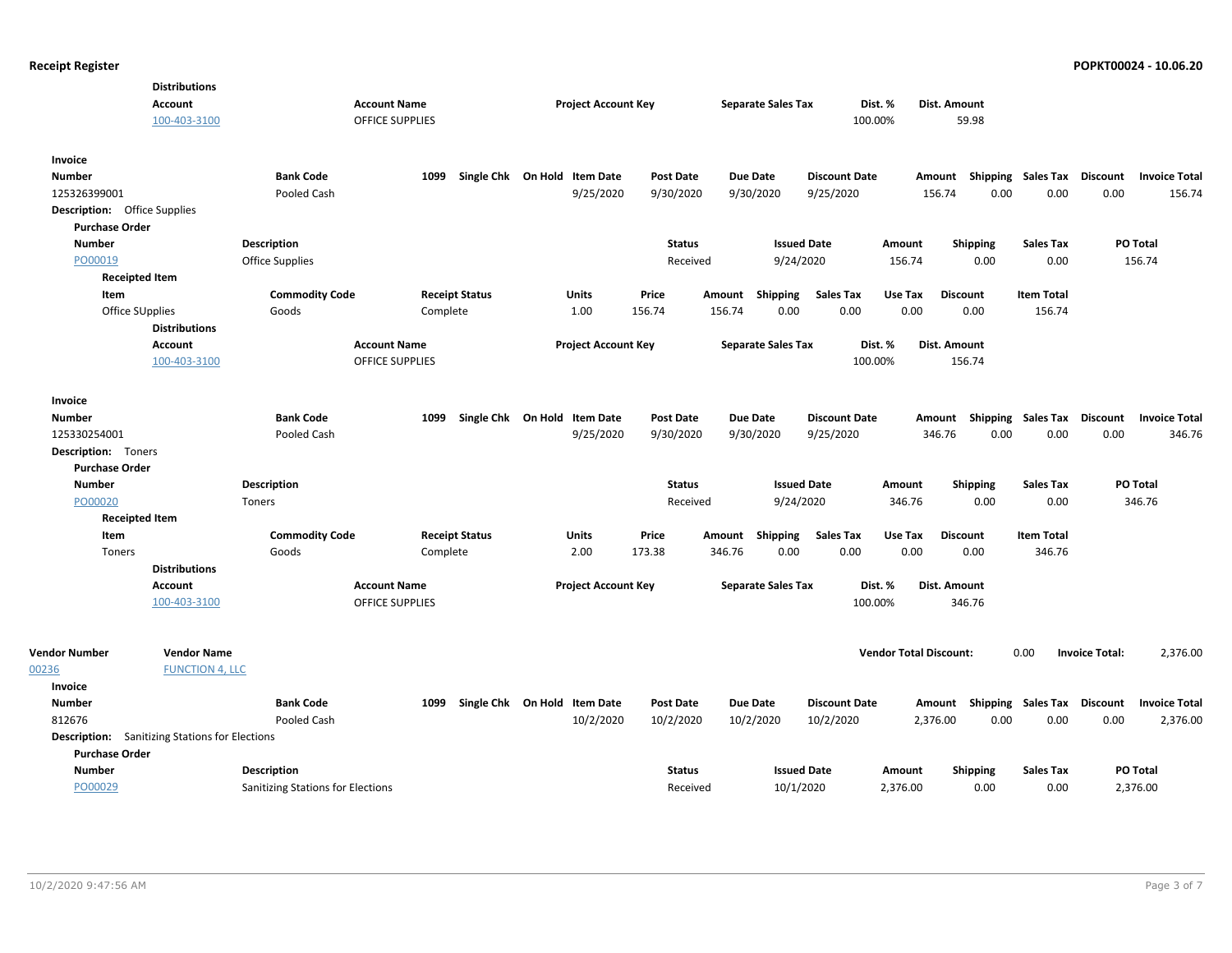|                                       | <b>Receipted Item</b>        |                          |                        |                              |                  |               |                           |                      |                               |                                    |                   |                       |                      |
|---------------------------------------|------------------------------|--------------------------|------------------------|------------------------------|------------------|---------------|---------------------------|----------------------|-------------------------------|------------------------------------|-------------------|-----------------------|----------------------|
| Item                                  |                              | <b>Commodity Code</b>    | <b>Receipt Status</b>  | Units                        | Price            |               | Amount Shipping           | <b>Sales Tax</b>     | Use Tax                       | <b>Discount</b>                    | <b>Item Total</b> |                       |                      |
| <b>Hand Sanitizer</b>                 |                              | Goods                    | Complete               | 8.00                         | 39.00            | 312.00        | 0.00                      | 0.00                 | 0.00                          | 0.00                               | 312.00            |                       |                      |
|                                       | <b>Distributions</b>         |                          |                        |                              |                  |               |                           |                      |                               |                                    |                   |                       |                      |
|                                       | Account                      |                          | <b>Account Name</b>    | <b>Project Account Key</b>   |                  |               | <b>Separate Sales Tax</b> |                      | Dist. %                       | Dist. Amount                       |                   |                       |                      |
|                                       | 413-413-3970                 |                          | SANITIZING SUPPLIES    |                              |                  |               |                           |                      | 100.00%                       | 312.00                             |                   |                       |                      |
|                                       | <b>Receipted Item</b>        |                          |                        |                              |                  |               |                           |                      |                               |                                    |                   |                       |                      |
| Item                                  |                              | <b>Commodity Code</b>    | <b>Receipt Status</b>  | Units                        | Price            |               | Amount Shipping           | <b>Sales Tax</b>     | Use Tax                       | <b>Discount</b>                    | <b>Item Total</b> |                       |                      |
|                                       | <b>Sanitizer Stations</b>    | Goods                    | Complete               | 16.00                        | 129.00           | 2,064.00      | 0.00                      | 0.00                 | 0.00                          | 0.00                               | 2,064.00          |                       |                      |
|                                       | <b>Distributions</b>         |                          |                        |                              |                  |               |                           |                      |                               |                                    |                   |                       |                      |
|                                       | Account                      |                          | <b>Account Name</b>    | <b>Project Account Key</b>   |                  |               | <b>Separate Sales Tax</b> |                      | Dist. %                       | Dist. Amount                       |                   |                       |                      |
|                                       | 413-413-3970                 |                          | SANITIZING SUPPLIES    |                              |                  |               |                           |                      | 100.00%                       | 2,064.00                           |                   |                       |                      |
| <b>Vendor Number</b>                  | <b>Vendor Name</b>           |                          |                        |                              |                  |               |                           |                      | <b>Vendor Total Discount:</b> |                                    | 0.00              | <b>Invoice Total:</b> | 39.67                |
| 00240                                 | <b>AMAZON CAPITAL SERVIC</b> |                          |                        |                              |                  |               |                           |                      |                               |                                    |                   |                       |                      |
| Invoice                               |                              |                          |                        |                              |                  |               |                           |                      |                               |                                    |                   |                       |                      |
| Number                                |                              | <b>Bank Code</b>         | 1099                   | Single Chk On Hold Item Date | <b>Post Date</b> |               | <b>Due Date</b>           | <b>Discount Date</b> |                               | Amount Shipping Sales Tax Discount |                   |                       | <b>Invoice Total</b> |
| A1X47KNGEA2ZBY                        |                              | Pooled Cash              |                        | 9/25/2020                    | 9/30/2020        |               | 9/30/2020                 | 9/25/2020            |                               | 39.67                              | 0.00<br>0.00      | 0.00                  | 39.67                |
| <b>Description:</b> Election Supplies |                              |                          |                        |                              |                  |               |                           |                      |                               |                                    |                   |                       |                      |
| <b>Purchase Order</b>                 |                              |                          |                        |                              |                  |               |                           |                      |                               |                                    |                   |                       |                      |
| <b>Number</b>                         |                              | Description              |                        |                              |                  | <b>Status</b> | <b>Issued Date</b>        |                      | Amount                        | <b>Shipping</b>                    | Sales Tax         |                       | PO Total             |
| PO00021                               |                              | <b>Election Supplies</b> |                        |                              |                  | Received      | 9/24/2020                 |                      | 39.67                         | 0.00                               | 0.00              |                       | 39.67                |
|                                       | <b>Receipted Item</b>        |                          |                        |                              |                  |               |                           |                      |                               |                                    |                   |                       |                      |
| Item                                  |                              | <b>Commodity Code</b>    | <b>Receipt Status</b>  | Units                        | Price            | Amount        | Shipping                  | <b>Sales Tax</b>     | Use Tax                       | <b>Discount</b>                    | <b>Item Total</b> |                       |                      |
|                                       | <b>Precision Nut Driver</b>  | Goods                    | Complete               | 1.00                         | 7.27             | 7.27          | 0.00                      | 0.00                 | 0.00                          | 0.00                               | 7.27              |                       |                      |
|                                       | <b>Distributions</b>         |                          |                        |                              |                  |               |                           |                      |                               |                                    |                   |                       |                      |
|                                       | Account                      |                          | <b>Account Name</b>    | <b>Project Account Key</b>   |                  |               | <b>Separate Sales Tax</b> |                      | Dist. %                       | Dist. Amount                       |                   |                       |                      |
|                                       | 100-403-3100                 |                          | <b>OFFICE SUPPLIES</b> |                              |                  |               |                           |                      | 100.00%                       | 7.27                               |                   |                       |                      |
|                                       | <b>Receipted Item</b>        |                          |                        |                              |                  |               |                           |                      |                               |                                    |                   |                       |                      |
| Item                                  |                              | <b>Commodity Code</b>    | <b>Receipt Status</b>  | <b>Units</b>                 | Price            |               | Amount Shipping           | <b>Sales Tax</b>     | Use Tax                       | <b>Discount</b>                    | <b>Item Total</b> |                       |                      |
| Zip Loc Bags                          |                              | Goods                    | Complete               | 1.00                         | 7.71             | 7.71          | 0.00                      | 0.00                 | 0.00                          | 0.00                               | 7.71              |                       |                      |
|                                       | <b>Distributions</b>         |                          |                        |                              |                  |               |                           |                      |                               |                                    |                   |                       |                      |
|                                       | Account                      |                          | <b>Account Name</b>    | <b>Project Account Key</b>   |                  |               | <b>Separate Sales Tax</b> |                      | Dist. %                       | Dist. Amount                       |                   |                       |                      |
|                                       | 100-403-3100                 |                          | OFFICE SUPPLIES        |                              |                  |               |                           |                      | 100.00%                       | 7.71                               |                   |                       |                      |
|                                       | <b>Receipted Item</b>        |                          |                        |                              |                  |               |                           |                      |                               |                                    |                   |                       |                      |
| Item                                  |                              | <b>Commodity Code</b>    | <b>Receipt Status</b>  | <b>Units</b>                 | Price            |               | Amount Shipping           | <b>Sales Tax</b>     | Use Tax                       | <b>Discount</b>                    | <b>Item Total</b> |                       |                      |
| Zip Ties                              |                              | Goods                    | Complete               | 1.00                         | 24.69            | 24.69         | 0.00                      | 0.00                 | 0.00                          | 0.00                               | 24.69             |                       |                      |
|                                       | <b>Distributions</b>         |                          |                        |                              |                  |               |                           |                      |                               |                                    |                   |                       |                      |
|                                       | Account                      |                          | <b>Account Name</b>    | <b>Project Account Key</b>   |                  |               | <b>Separate Sales Tax</b> |                      | Dist. %                       | Dist. Amount                       |                   |                       |                      |
|                                       | 100-403-3100                 |                          | <b>OFFICE SUPPLIES</b> |                              |                  |               |                           |                      | 100.00%                       | 24.69                              |                   |                       |                      |
|                                       |                              |                          |                        |                              |                  |               |                           |                      |                               |                                    |                   |                       |                      |

00478

REINERT PAPER & CHEMI…

**Vendor Number Vendor Total Discount:** 89.64 **Vendor Name** 0.00 **Invoice Total:**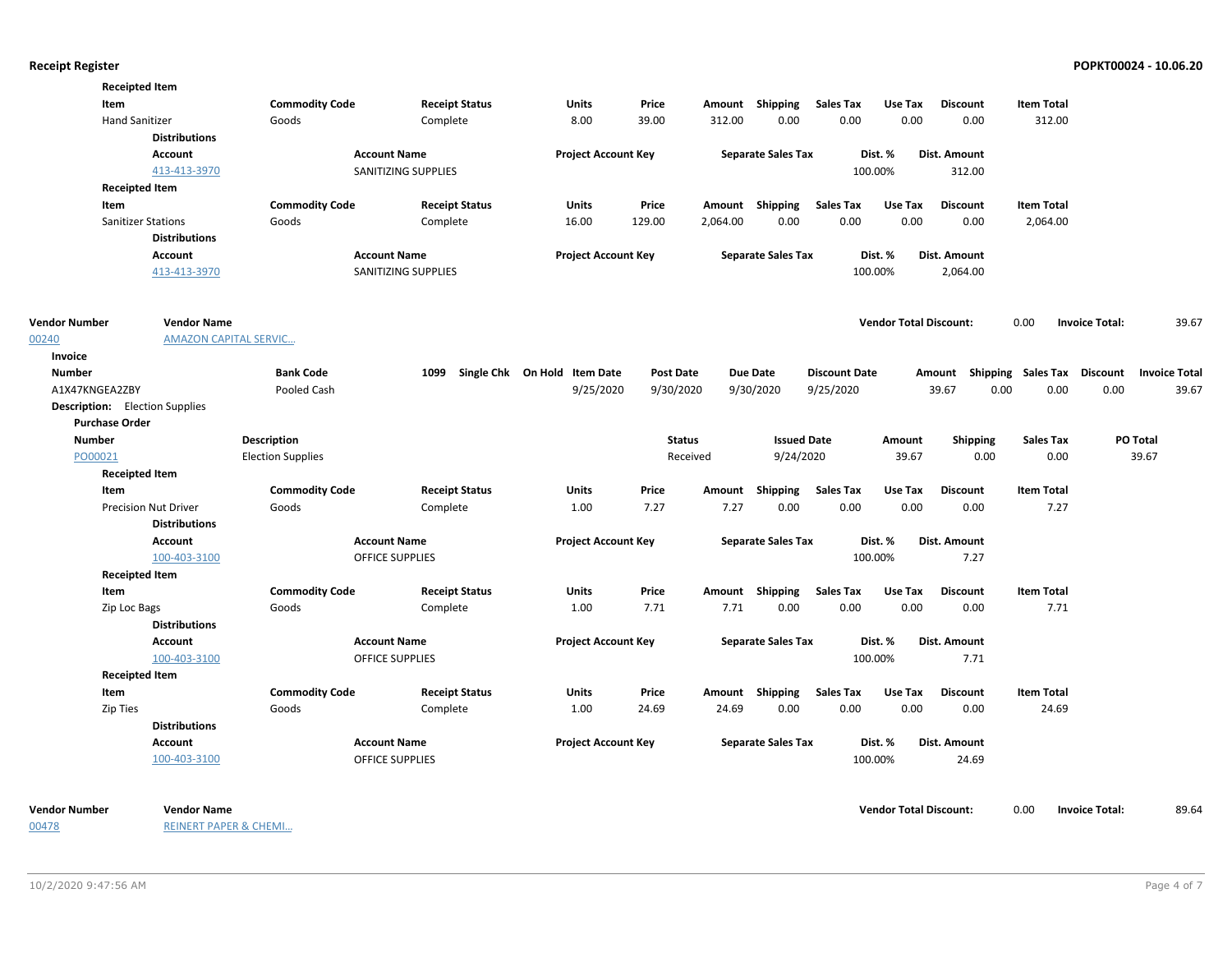| Invoice                                    |                               |                         |                              |                            |                  |        |                           |                      |                               |                                    |                    |                       |                      |
|--------------------------------------------|-------------------------------|-------------------------|------------------------------|----------------------------|------------------|--------|---------------------------|----------------------|-------------------------------|------------------------------------|--------------------|-----------------------|----------------------|
| <b>Number</b>                              | <b>Bank Code</b>              | 1099                    | Single Chk On Hold Item Date |                            | <b>Post Date</b> |        | <b>Due Date</b>           | <b>Discount Date</b> |                               | Amount                             | Shipping Sales Tax | Discount              | <b>Invoice Total</b> |
| 416084                                     | Pooled Cash                   |                         |                              | 9/25/2020                  | 9/30/2020        |        | 9/30/2020                 | 9/25/2020            |                               | 23.65<br>0.00                      | 0.00               | 0.00                  | 23.65                |
| <b>Description:</b> Kitchen Paper Towels   |                               |                         |                              |                            |                  |        |                           |                      |                               |                                    |                    |                       |                      |
| <b>Purchase Order</b>                      |                               |                         |                              |                            |                  |        |                           |                      |                               |                                    |                    |                       |                      |
| <b>Number</b>                              | <b>Description</b>            |                         |                              |                            | <b>Status</b>    |        | <b>Issued Date</b>        |                      | Amount                        | <b>Shipping</b>                    | <b>Sales Tax</b>   |                       | PO Total             |
| PO00014                                    | Kitchen Paper Towels          |                         |                              |                            | Received         |        | 9/24/2020                 |                      | 23.65                         | 0.00                               | 0.00               |                       | 23.65                |
| <b>Receipted Item</b>                      |                               |                         |                              |                            |                  |        |                           |                      |                               |                                    |                    |                       |                      |
| Item                                       | <b>Commodity Code</b>         | <b>Receipt Status</b>   |                              | <b>Units</b>               | Price            | Amount | <b>Shipping</b>           | <b>Sales Tax</b>     | Use Tax                       | <b>Discount</b>                    | <b>Item Total</b>  |                       |                      |
| Kitchen Paper Towels                       | Goods                         | Complete                |                              | 1.00                       | 23.65            | 23.65  | 0.00                      | 0.00                 | 0.00                          | 0.00                               | 23.65              |                       |                      |
| <b>Distributions</b>                       |                               |                         |                              |                            |                  |        |                           |                      |                               |                                    |                    |                       |                      |
| Account                                    |                               | <b>Account Name</b>     |                              | <b>Project Account Key</b> |                  |        | <b>Separate Sales Tax</b> | Dist. %              |                               | Dist. Amount                       |                    |                       |                      |
| 220-622-3400                               |                               | <b>SHOP SUPPLIES</b>    |                              |                            |                  |        |                           | 100.00%              |                               | 23.65                              |                    |                       |                      |
| Invoice                                    |                               |                         |                              |                            |                  |        |                           |                      |                               |                                    |                    |                       |                      |
| <b>Number</b>                              | <b>Bank Code</b>              | 1099                    | Single Chk On Hold Item Date |                            | <b>Post Date</b> |        | <b>Due Date</b>           | <b>Discount Date</b> | Amount                        |                                    | Shipping Sales Tax | <b>Discount</b>       | <b>Invoice Total</b> |
| 416084-2                                   | Pooled Cash                   |                         |                              | 9/25/2020                  | 9/30/2020        |        | 9/30/2020                 | 9/25/2020            |                               | 65.99<br>0.00                      | 0.00               | 0.00                  | 65.99                |
| <b>Description:</b> Toilet Tissue          |                               |                         |                              |                            |                  |        |                           |                      |                               |                                    |                    |                       |                      |
| <b>Purchase Order</b>                      |                               |                         |                              |                            |                  |        |                           |                      |                               |                                    |                    |                       |                      |
| <b>Number</b>                              | <b>Description</b>            |                         |                              |                            | <b>Status</b>    |        | <b>Issued Date</b>        |                      | Amount                        | Shipping                           | <b>Sales Tax</b>   |                       | PO Total             |
| PO00022                                    | <b>Toilet Tissue</b>          |                         |                              |                            | Received         |        | 9/24/2020                 |                      | 65.99                         | 0.00                               | 0.00               |                       | 65.99                |
| <b>Receipted Item</b>                      |                               |                         |                              |                            |                  |        |                           |                      |                               |                                    |                    |                       |                      |
| Item                                       | <b>Commodity Code</b>         | <b>Receipt Status</b>   |                              | Units                      | Price            | Amount | <b>Shipping</b>           | <b>Sales Tax</b>     | Use Tax                       | <b>Discount</b>                    | <b>Item Total</b>  |                       |                      |
| toilet tissue                              | Goods                         | Complete                |                              | 1.00                       | 39.64            | 39.64  | 0.00                      | 0.00                 | 0.00                          | 0.00                               | 39.64              |                       |                      |
| <b>Distributions</b>                       |                               |                         |                              |                            |                  |        |                           |                      |                               |                                    |                    |                       |                      |
| Account                                    |                               | <b>Account Name</b>     |                              | <b>Project Account Key</b> |                  |        | <b>Separate Sales Tax</b> | Dist. %              |                               | Dist. Amount                       |                    |                       |                      |
| 100-513-3320                               |                               | <b>JANITOR SUPPLIES</b> |                              |                            |                  |        |                           | 100.00%              |                               | 39.64                              |                    |                       |                      |
| <b>Receipted Item</b>                      |                               |                         |                              |                            |                  |        |                           |                      |                               |                                    |                    |                       |                      |
| Item                                       | <b>Commodity Code</b>         | <b>Receipt Status</b>   |                              | Units                      | Price            | Amount | Shipping                  | <b>Sales Tax</b>     | Use Tax                       | <b>Discount</b>                    | <b>Item Total</b>  |                       |                      |
| toilet tissue                              | Goods                         | Complete                |                              | 1.00                       | 26.35            | 26.35  | 0.00                      | 0.00                 | 0.00                          | 0.00                               | 26.35              |                       |                      |
| <b>Distributions</b>                       |                               |                         |                              |                            |                  |        |                           |                      |                               |                                    |                    |                       |                      |
| Account                                    |                               | <b>Account Name</b>     |                              | <b>Project Account Key</b> |                  |        | <b>Separate Sales Tax</b> | Dist. %              |                               | Dist. Amount                       |                    |                       |                      |
| 100-513-3320                               |                               | <b>JANITOR SUPPLIES</b> |                              |                            |                  |        |                           | 100.00%              |                               | 26.35                              |                    |                       |                      |
| <b>Vendor Number</b><br><b>Vendor Name</b> |                               |                         |                              |                            |                  |        |                           |                      | <b>Vendor Total Discount:</b> |                                    | 0.00               | <b>Invoice Total:</b> | 26,500.00            |
| 00628<br><b>BANE MACHINERY, INC.</b>       |                               |                         |                              |                            |                  |        |                           |                      |                               |                                    |                    |                       |                      |
| Invoice                                    |                               |                         |                              |                            |                  |        |                           |                      |                               |                                    |                    |                       |                      |
| <b>Number</b>                              | <b>Bank Code</b>              | 1099                    | Single Chk On Hold Item Date |                            | <b>Post Date</b> |        | <b>Due Date</b>           | <b>Discount Date</b> |                               | Amount Shipping Sales Tax Discount |                    |                       | <b>Invoice Total</b> |
| 91120/5441                                 | Pooled Cash                   |                         |                              | 10/6/2020                  | 10/6/2020        |        | 10/6/2020                 | 10/6/2020            | 26,500.00                     | 0.00                               | 0.00               | 0.00                  | 26,500.00            |
| Description: CP1200 Pnematic Roller        |                               |                         |                              |                            |                  |        |                           |                      |                               |                                    |                    |                       |                      |
| <b>Purchase Order</b>                      |                               |                         |                              |                            |                  |        |                           |                      |                               |                                    |                    |                       |                      |
| <b>Number</b>                              | <b>Description</b>            |                         |                              |                            | <b>Status</b>    |        | <b>Issued Date</b>        |                      | Amount                        | Shipping                           | <b>Sales Tax</b>   |                       | PO Total             |
|                                            | <b>CP1200 Pnematic Roller</b> |                         |                              |                            | Received         |        | 10/1/2020                 |                      |                               | 0.00                               | 0.00               |                       |                      |
| PO00024                                    |                               |                         |                              |                            |                  |        |                           |                      | 26,500.00                     |                                    |                    |                       | 26,500.00            |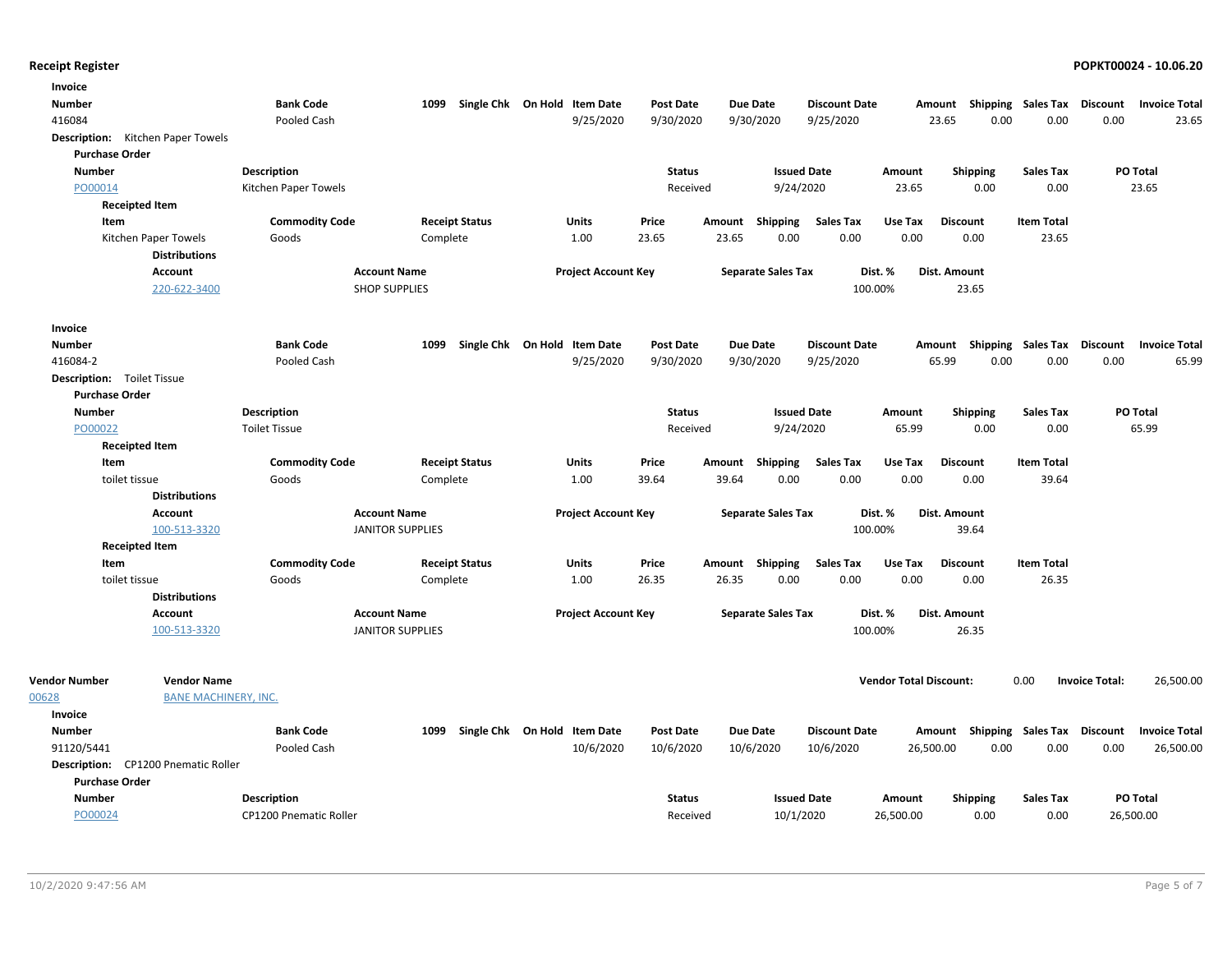| <b>Receipted Item</b>                              |                       |                         |                              |                  |                |                           |                      |                               |                                    |                   |                                |                      |
|----------------------------------------------------|-----------------------|-------------------------|------------------------------|------------------|----------------|---------------------------|----------------------|-------------------------------|------------------------------------|-------------------|--------------------------------|----------------------|
| Item                                               | <b>Commodity Code</b> | <b>Receipt Status</b>   | <b>Units</b>                 | Price            |                | Amount Shipping           | <b>Sales Tax</b>     | Use Tax                       | <b>Discount</b>                    | <b>Item Total</b> |                                |                      |
| Roller (Balance)                                   | Goods                 | Complete                | 1.00                         | 26,500.00        | 26,500.00      | 0.00                      | 0.00                 | 0.00                          | 0.00                               | 26,500.00         |                                |                      |
| <b>Distributions</b>                               |                       |                         |                              |                  |                |                           |                      |                               |                                    |                   |                                |                      |
| Account                                            | <b>Account Name</b>   |                         | <b>Project Account Key</b>   |                  |                | <b>Separate Sales Tax</b> |                      | Dist. %                       | Dist. Amount                       |                   |                                |                      |
| 230-623-5710                                       |                       | PURCHASE OF MACH./EQUIP |                              |                  |                |                           |                      | 100.00%                       | 26,500.00                          |                   |                                |                      |
| <b>Vendor Number</b><br><b>Vendor Name</b>         |                       |                         |                              |                  |                |                           |                      | <b>Vendor Total Discount:</b> |                                    | 0.00              | <b>Invoice Total:</b>          | 59.00                |
| 00826<br>PERSONALIZED PRINTING                     |                       |                         |                              |                  |                |                           |                      |                               |                                    |                   |                                |                      |
| Invoice                                            |                       |                         |                              |                  |                |                           |                      |                               |                                    |                   |                                |                      |
| <b>Number</b>                                      | <b>Bank Code</b>      | 1099                    | Single Chk On Hold Item Date | <b>Post Date</b> |                | Due Date                  | <b>Discount Date</b> |                               | Amount Shipping Sales Tax          |                   | Discount                       | <b>Invoice Total</b> |
| 106419                                             | Pooled Cash           |                         | 9/25/2020                    | 9/30/2020        |                | 9/30/2020                 | 9/25/2020            |                               | 36.00<br>0.00                      | 0.00              | 0.00                           | 36.00                |
| <b>Description:</b> Business Cards                 |                       |                         |                              |                  |                |                           |                      |                               |                                    |                   |                                |                      |
| <b>Purchase Order</b>                              |                       |                         |                              |                  |                |                           |                      |                               |                                    |                   |                                |                      |
| <b>Number</b>                                      | <b>Description</b>    |                         |                              | <b>Status</b>    |                | <b>Issued Date</b>        |                      | Amount                        | <b>Shipping</b>                    | <b>Sales Tax</b>  | PO Total                       |                      |
| PO00010                                            | <b>Business Cards</b> |                         |                              | Received         |                | 9/23/2020                 |                      | 36.00                         | 0.00                               | 0.00              |                                | 36.00                |
| <b>Receipted Item</b>                              |                       |                         |                              |                  |                |                           |                      |                               |                                    |                   |                                |                      |
| Item                                               | <b>Commodity Code</b> | <b>Receipt Status</b>   | Units                        | Price            |                | Amount Shipping           | <b>Sales Tax</b>     | Use Tax                       | <b>Discount</b>                    | <b>Item Total</b> |                                |                      |
| <b>Business/Appt Cards</b>                         | Goods                 | Complete                | 1.00                         | 36.00            | 36.00          | 0.00                      | 0.00                 | 0.00                          | 0.00                               | 36.00             |                                |                      |
| <b>Distributions</b>                               |                       |                         |                              |                  |                |                           |                      |                               |                                    |                   |                                |                      |
| Account                                            | <b>Account Name</b>   |                         | <b>Project Account Key</b>   |                  |                | <b>Separate Sales Tax</b> |                      | Dist. %                       | Dist. Amount                       |                   |                                |                      |
| 100-573-3100                                       |                       | OFFICE SUPPLIES         |                              |                  |                |                           | 100.00%              |                               | 36.00                              |                   |                                |                      |
| Invoice                                            |                       |                         |                              |                  |                |                           |                      |                               |                                    |                   |                                |                      |
| <b>Number</b>                                      | <b>Bank Code</b>      | 1099                    | Single Chk On Hold Item Date | <b>Post Date</b> |                | <b>Due Date</b>           | <b>Discount Date</b> |                               | Amount Shipping Sales Tax Discount |                   |                                | <b>Invoice Total</b> |
| 106419-2                                           | Pooled Cash           |                         | 9/25/2020                    | 9/30/2020        |                | 9/30/2020                 | 9/25/2020            |                               | 23.00<br>0.00                      | 0.00              | 0.00                           | 23.00                |
| <b>Description:</b> Business Cards                 |                       |                         |                              |                  |                |                           |                      |                               |                                    |                   |                                |                      |
| <b>Purchase Order</b>                              |                       |                         |                              |                  |                |                           |                      |                               |                                    |                   |                                |                      |
| <b>Number</b>                                      | <b>Description</b>    |                         |                              | <b>Status</b>    |                | <b>Issued Date</b>        |                      | Amount                        | <b>Shipping</b>                    | <b>Sales Tax</b>  | PO Total                       |                      |
| PO00011                                            | <b>Business Cards</b> |                         |                              | Received         |                | 9/23/2020                 |                      | 23.00                         | 0.00                               | 0.00              |                                | 23.00                |
| <b>Receipted Item</b>                              |                       |                         |                              |                  |                |                           |                      |                               |                                    |                   |                                |                      |
| Item                                               | <b>Commodity Code</b> | <b>Receipt Status</b>   | Units                        | Price            |                | Amount Shipping           | <b>Sales Tax</b>     | Use Tax                       | <b>Discount</b>                    | <b>Item Total</b> |                                |                      |
| <b>Business Cards - EM</b><br><b>Distributions</b> | Goods                 | Complete                | 1.00                         | 23.00            | 23.00          | 0.00                      | 0.00                 | 0.00                          | 0.00                               | 23.00             |                                |                      |
| <b>Account</b>                                     | <b>Account Name</b>   |                         | <b>Project Account Key</b>   |                  |                | <b>Separate Sales Tax</b> |                      | Dist. %                       | Dist. Amount                       |                   |                                |                      |
| 100-406-3100                                       |                       | OFFICE SUPPLIES         |                              |                  |                |                           |                      | 100.00%                       | 23.00                              |                   |                                |                      |
| <b>Packet Totals</b>                               |                       |                         |                              |                  |                |                           |                      |                               |                                    |                   |                                |                      |
| Vendors: 6<br>Invoices: 14                         | Purchase Orders: 14   |                         | Amount: 29,804.91            |                  | Shipping: 0.00 |                           | Tax: 0.00            |                               | Discount: 0.00                     |                   | <b>Total Amount: 29,804.91</b> |                      |